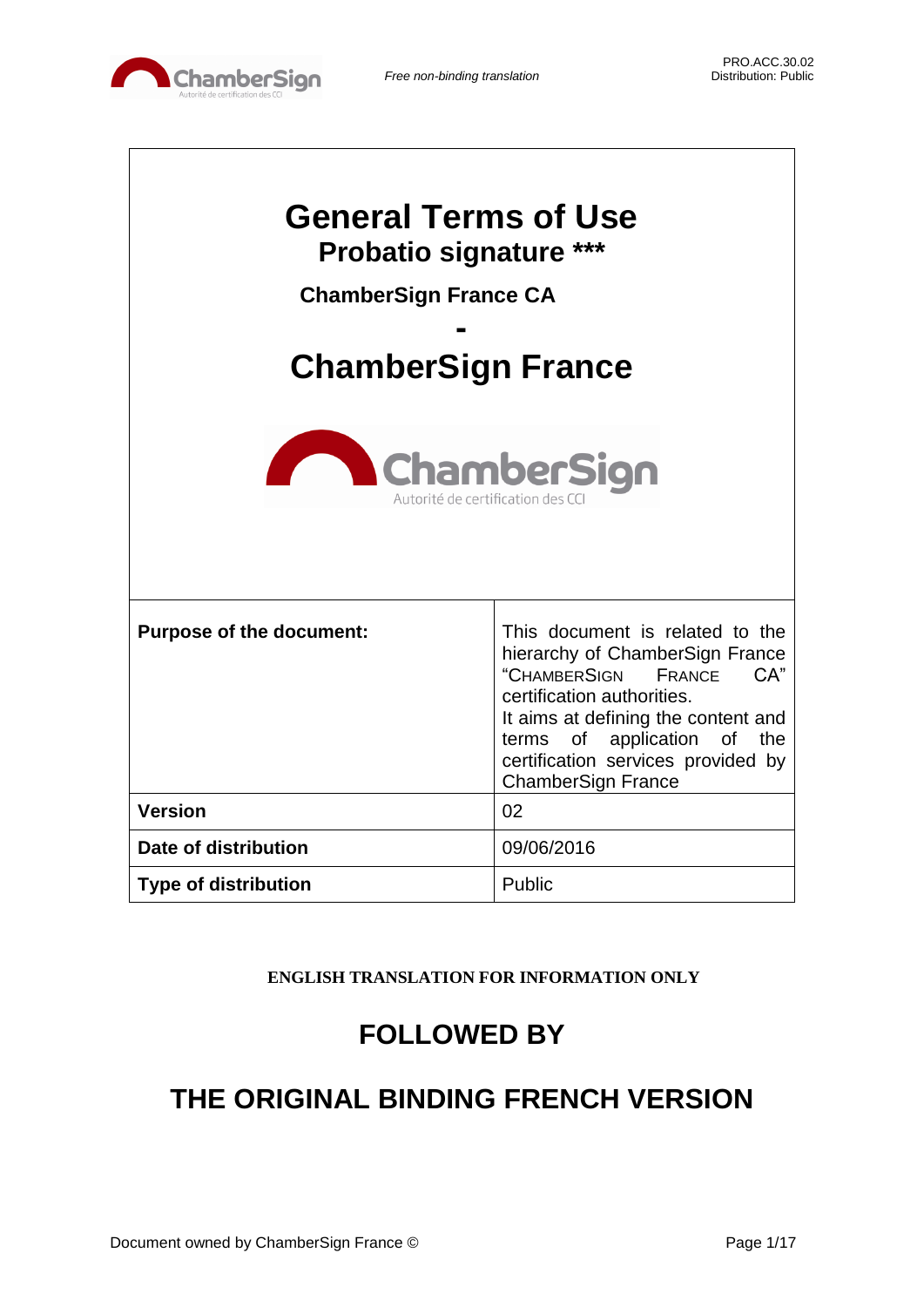

# **CONTENTS**

# **ENGLISH TRANSLATION FOR INFORMATION ONLY**

| 1.             | <b>INTRODUCTION</b>                                       | 3                  |
|----------------|-----------------------------------------------------------|--------------------|
| $\overline{2}$ | <b>DEFINITIONS</b>                                        | 3                  |
| 3.             | <b>PURPOSE</b>                                            | 5                  |
| 4.             | <b>CONTACT</b>                                            | $\overline{5}$     |
| 5.             | <b>TERM - APPLICATION</b>                                 | $\overline{5}$     |
| 6.             | <b>REQUESTS FOR CERTICATES AND RENEWALS</b>               | $rac{1}{5}$        |
| 6.1            | REGISTRATION OF CERTIFICATE APPLICATION FILES             | 5                  |
| 6.2            | <b>VERIFICATION OF THE REQUEST</b>                        | 5                  |
| 6.3            | <b>REJECTION OF THE REQUEST</b>                           | 6                  |
| 6.4            | <b>ISSUANCE OF THE CERTIFICATE</b>                        | 6                  |
| 6.5            | <b>ACCEPTANCE OF THE CERTIFICATE</b>                      | 6                  |
| 6.6            | <b>ASSISTANCE</b>                                         | 6                  |
| 6.7            | <b>RENEWAL</b>                                            | 7                  |
| 6.8            | AMENDMENT OF THE CERTIFICATE                              | $\overline{7}$     |
| 6.9            | <b>CERTIFICATE UNBLOCKING</b>                             | $\overline{7}$     |
| 7.             | <b>CONDITIONS FOR USING CERTIFICATES AND RESTRICTIONS</b> | $\overline{7}$     |
| 8.             | <b>CERTIFICATE VERIFICATION PROCEDURE</b>                 | $\overline{7}$     |
| 9.             | <b>REVOCATION OF THE CERTIFICATE</b>                      | $\overline{\bf 8}$ |
| 10.            | <b>CHAMBERSIGN'S OBLIGATIONS</b>                          | 8                  |
| 11.            | <b>CLIENT'S OBLIGATIONS</b>                               | 9                  |
| 12.            | <b>HOLDER'S OBLIGATIONS</b>                               | 10                 |
| 13.            | <b>OBLIGATIONS OF CERTIFICATE USERS</b>                   | 11                 |
| 14.            | PRICE AND PAYMENT                                         | 12                 |
| 14.1 PRICE     |                                                           | 12                 |
| 13.2 INVOICING |                                                           | 13                 |
| 15.            | <b>LIABILITY</b>                                          | 13                 |
| 16.            | <b>INSURANCE</b>                                          | 14                 |
| 17.            | <b>CONFIDENTIALITY</b>                                    | 15                 |
| 18.            | <b>INTELLECTUAL PROPERTY</b>                              | 15                 |
| 19.            | PERSONAL DATA                                             | 15                 |
| 20.            | <b>TERMINATION OF THE SUBSCRIPTION</b>                    | 16                 |
| 21.            | <b>CONSERVATION</b>                                       | 16                 |
| 22.            | <b>NULLITY</b>                                            | 16                 |
| 23.            | <b>ENTIRE AGREEMENT</b>                                   | 17                 |
| 24.            | <b>DISPUTE SETTLEMENT - JURISDICTION - APPLICABLE LAW</b> | 17                 |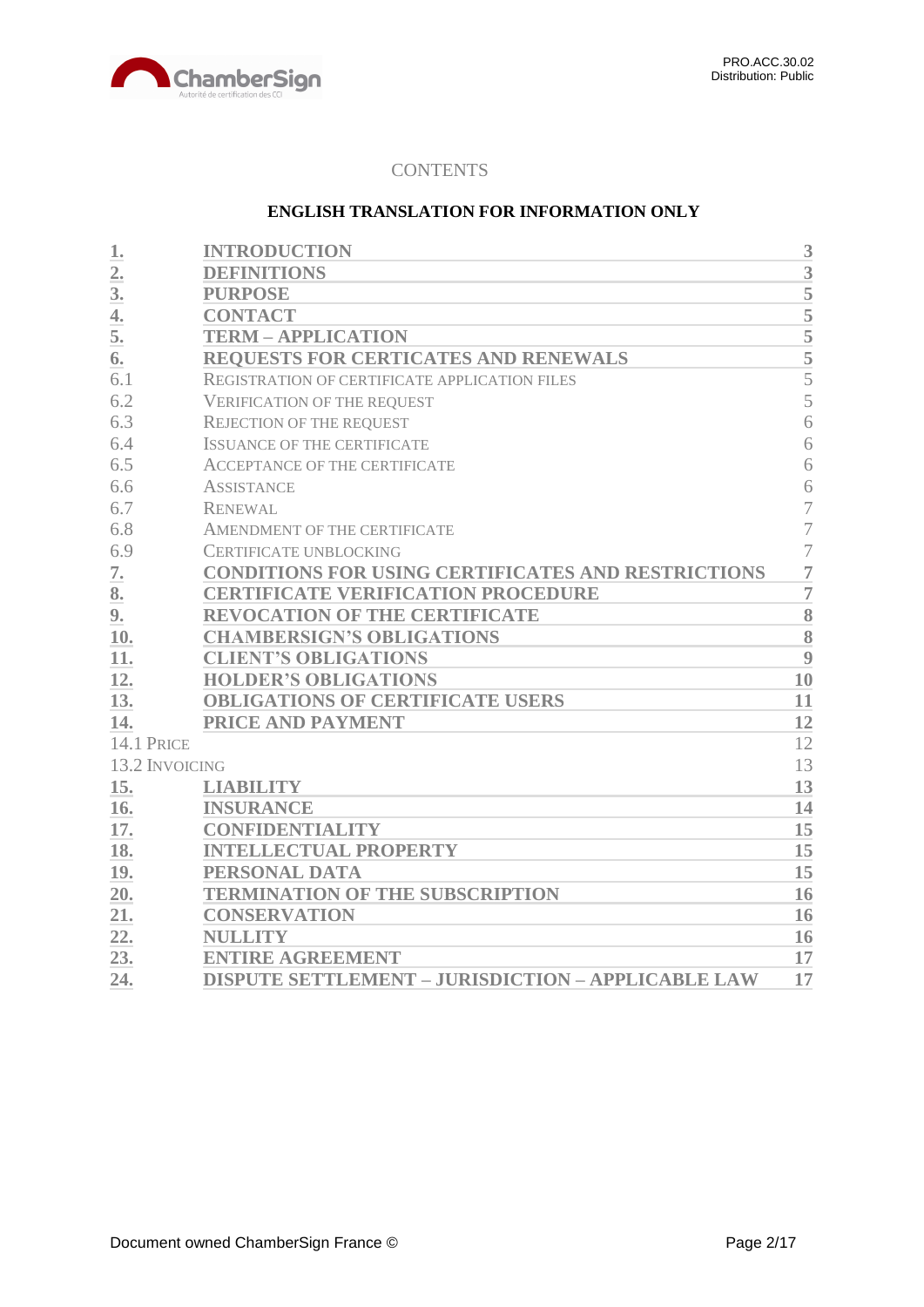

# <span id="page-2-0"></span>**1. INTRODUCTION**

1. ChamberSign France provides its Client and its Legal Representative, the Holder and the Certificate User with certification services.

2. Any use of the services offered implies the consultation and unreserved acceptance of these General Terms.

3. The Client, its Legal Representative, the Holder and the Certificate User acknowledge that they have read, understood and approved these General Terms and the CP of the Probatio Signature \*\*\* Certificate of ChamberSign France CA 1.2.250.1.96.1.7.1.1.2, accept their content in full and acknowledge that they are bound by all of their provisions.

4. The Client, its Legal Representative, the Holder and the Certificate User acknowledge that they have the necessary skills and means for using the Certificates.

5. The Client, its Legal Representative, the Holder and the Certificate User acknowledge that they are aware of the type, purpose and terms of using the Certificates and have claimed and obtained the information required for using the Certificates in full knowledge of the facts.

# <span id="page-2-1"></span>**2. DEFINITIONS**

6. The terms defined below shall have the following meanings between the parties:

- "User Application": means the application services using Certificates issued by ChamberSign France for purposes of signature of the Holder;

- "Authentication" means the process which purpose is to verify the identity claimed by a person or a machine (hereinafter an "Entity")

- "Certification Authority" or "CA": means "ChamberSign France" the legal entity which, within an electronic certification service provider (CSP), is in charge, in the name and under the latter's liability, of applying a Certification policy and has the capacity to issue electronic Certificates in relation to this Certification policy. "ChamberSign France" is a Certification Authority qualified in article 7 of decree no. 2001-272 of  $30<sup>th</sup>$  March 2001 taken as application of article 1316-4 of the French Civil Code and regarding electronic signatures;

**-** "Key Pair": means the couple of keys made up of one Public Key and one Private Key, generated in relation to a PKI-type of infrastructure (technical solutions based on Public-key cryptography);

**-** "Registration Office" or "RO": means one of the components of the IGC, approved by CA, intervening to check the identification information of the future Holder of a Certificate, and where necessary other specific attributes, before transferring the corresponding request to the appropriate KMI department;

- "Certificate": means the electronic file certifying that a key pair belongs to the Holder or to the material element or software identified in the Certificate. The Certificate is signed by the Certification Authority;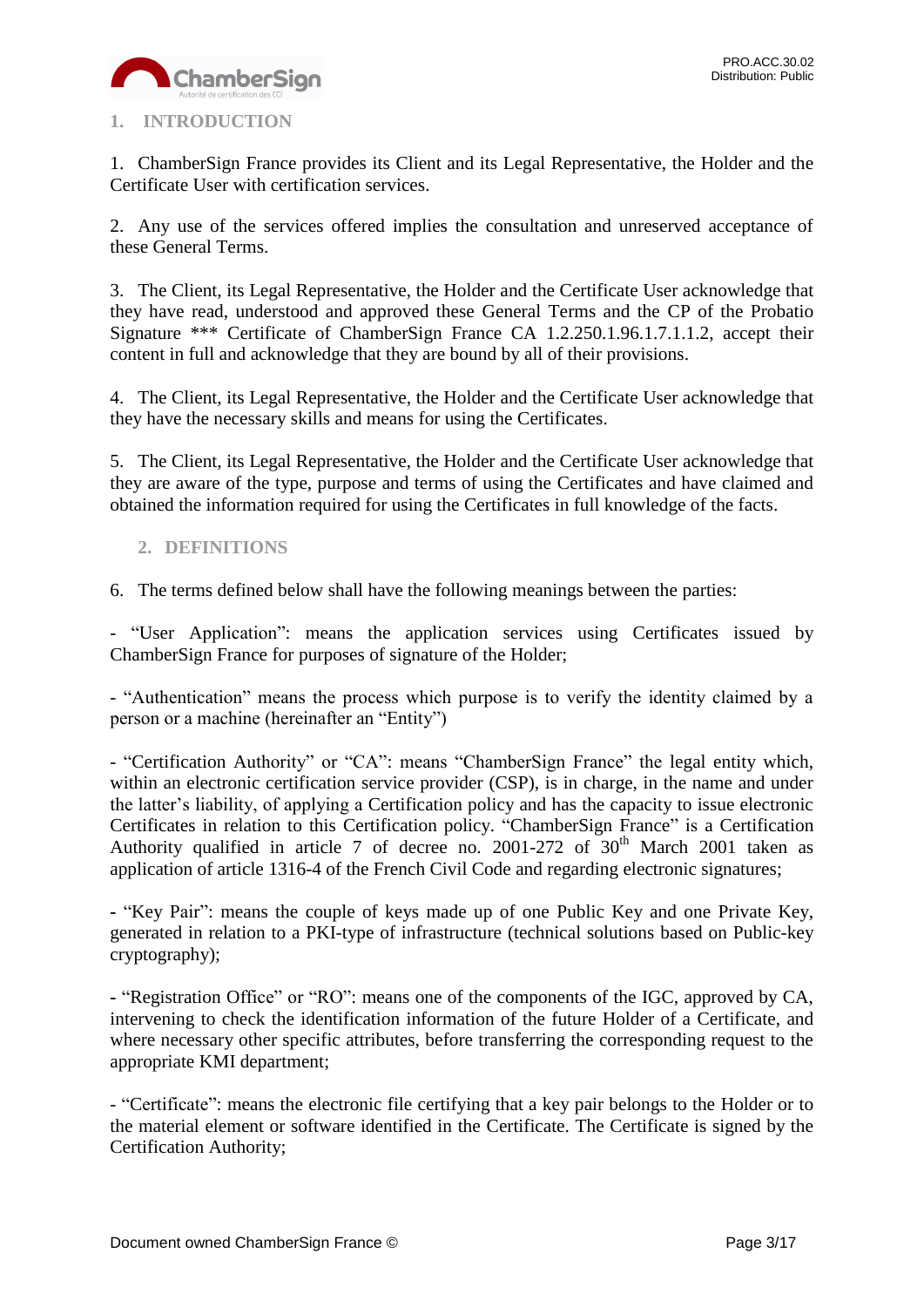

- "Private Key": means a mathematical algorithm the Holder has to retain secretly;

- "Public Key": means a mathematical key disclosed and used to check a data received signature;

- "Client" means the Entity contracting with ChamberSign France to obtain a Certificate Probation Signature \*\*\*. Any obligation binding the Client shall also bind its Legal Representative and the Holder;

- "Compromise": means the disclosure or suspected disclosure or loss of confidential informations as a result of infringing a security measure and leading to a possible loss in confidentiality and/or integrity of the data in question;

- "General Terms of Use" or "GTU": means the General Terms of Use herein.

**-** "Confidential Data": means together the Certificate Private Key, the withdrawal code and the activation code of the Private Key, which are the holder's strictly personal data which should absolutely be kept secret;

- "Entity": means the administrative authority or company defined broadly, i.e. also privatelaw legal entities such as associations;

- "Key Management Infrastructure" or "KMI": means the series of components, functions and processes devoted to managing cryptographic keys and their certificates used by trustworthy services; hereafter referred to as "KMI";

- "LAR": means the list of Certification Authority revoked Certificates;

- "CRL": means the certificate revocation list;

- "OID": means the object identifier identifying the Certification Authority's Certification Policy;

**-** "Certification Policy" or "CP" : means the series of rules and exigencies, identified by a name (OID), defining the standards with which ChamberSign France complies in relation to these terms and indicating the applicability of a Certificate to a particular community and/or to a class of applications with shared security standards;

- "Holder" : means the physical person identified in the Certificate as holder of the Private Key corresponding to the Public Key within this Certificate;

- "Legal Representative": means the Client's legal representative

**-** "Revocation": means the action which aims at ceasing the validity of the certificate which has been revoked is recorded on the CRL;

**-** "Electronic Signature": means the use of a reliable identification process guaranteeing its relation with the deed to which it is attached, in accordance with applicable legislation;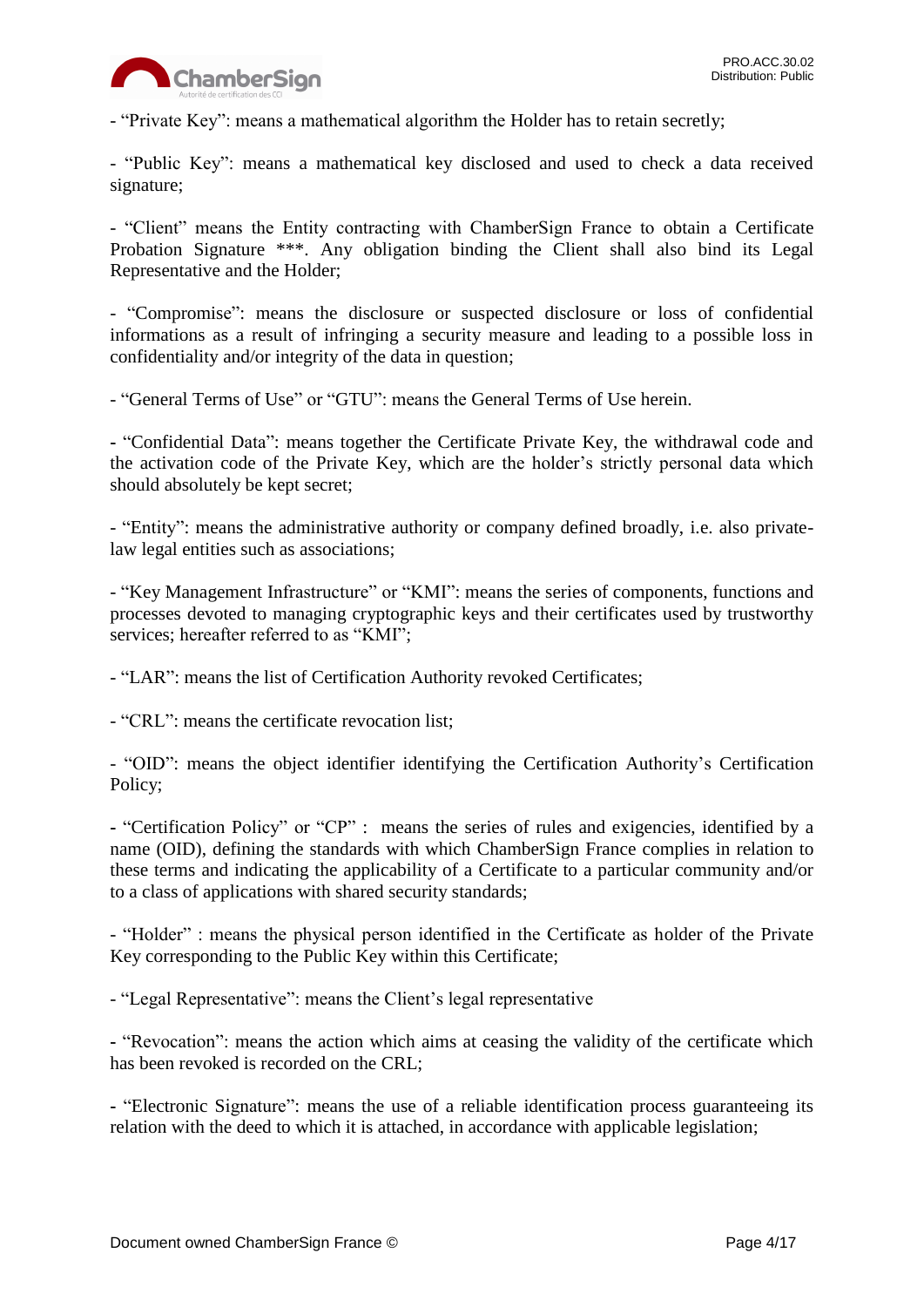

-"Certificate User": means the entity or private individual receiving a Certificate and who relies on it for checking an authentication value from the Holder;

<span id="page-4-0"></span>**3. PURPOSE**

7. These GTU aim at defining the terms under which the Client can use the Certificates provided by ChamberSign France as Certification Authority in accordance with it Certification Policy.

<span id="page-4-1"></span>**4. CONTACT**

8. Any request can be addressed to ChamberSign France – 46, avenue de la Grande Armée – 75858 PARIS Cedex 17.

<span id="page-4-2"></span>**5. TERM – APPLICATION**

9. These GTU are binding on the Client, as from their signature or, in the absence of signature, as from the first use of the Certificate, which imply full and complete acceptance of the GTU. The Client vouches for these GTU being respected by the Certificate User.

10. The GTU are concluded and shall remain binding throughout the whole lifetime of the Certificate, a non-renewable three years long period, without prejudice to any updates and changes to them that ChamberSign France commits to transmit to the Client.

11. Any use of the Certificate after the amendments or updates of the GTU implies full and complete acceptance of the new GTU by the Client.

<span id="page-4-3"></span>**6. REQUESTS FOR CERTICATES AND RENEWALS**

<span id="page-4-4"></span>**6.1 REGISTRATION OF CERTIFICATE APPLICATION FILES**

12. The Holder, and the Legal Representative of the Client may make a Certificate request by completing the Certificate request form on the ChamberSign France website: [www.chambersign.fr.](http://www.chambersign.fr/)

13. The supporting documents to be enclosed when making an initial Certificate request are specified in the subscription form.

14. The Client must send the required supporting documents by post, or present them directly to the RO.

#### <span id="page-4-5"></span>**6.2 VERIFICATION OF THE REQUEST**

- 15. The RO performs the following operations:
	- checks and confirms the identity of the future Holder;
	- checks the coherency of the supporting documents presented;
	- ensures that the future Holder is aware of the terms applicable for using the Certificate and of the GTU.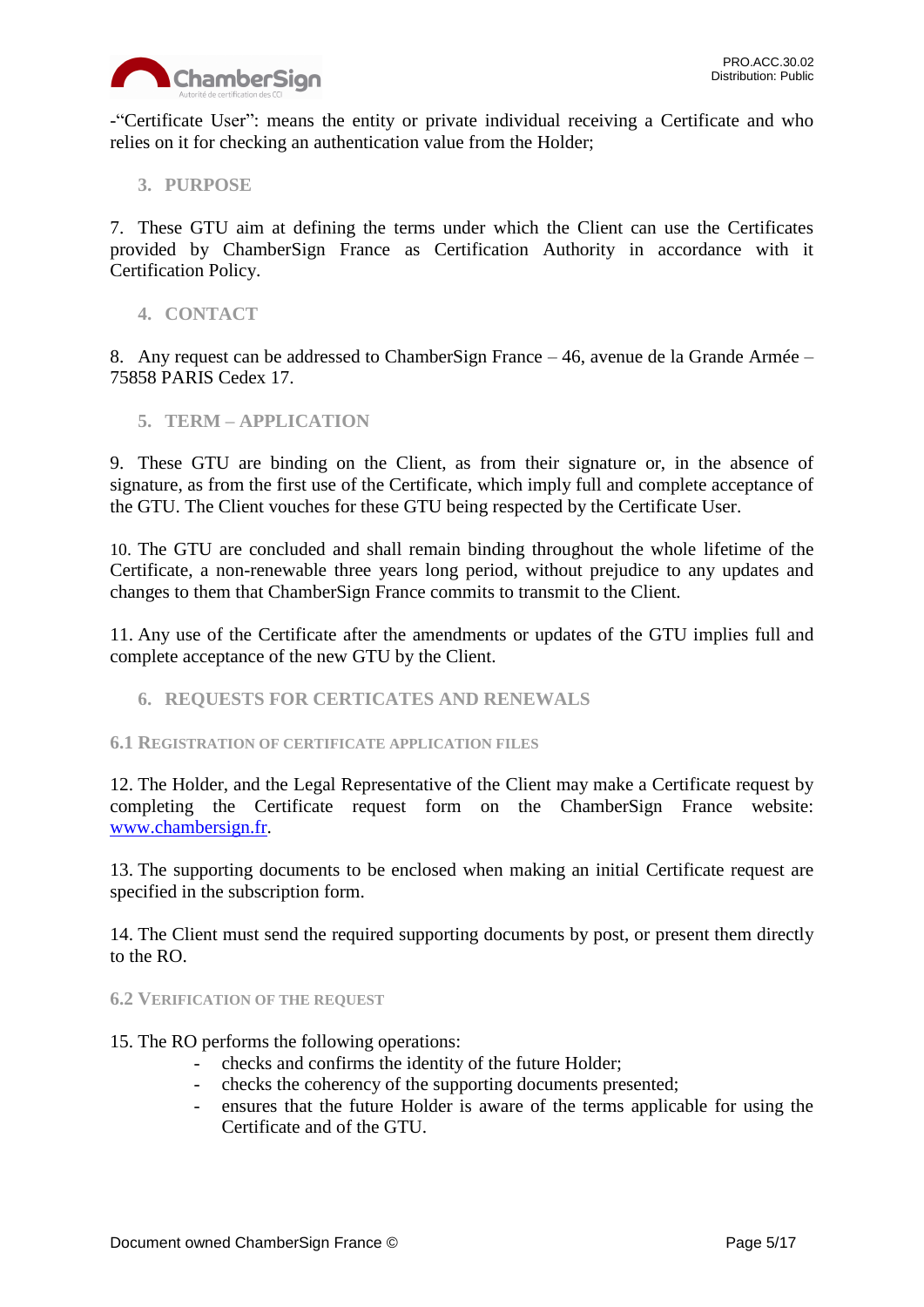

#### <span id="page-5-0"></span>**6.3 REJECTION OF THE REQUEST**

16. In the case of missing documents and after a reminder regarding the supply of these documents, the RO reserves the right to reject the certificate request.

17. It informs the Holder or the Legal Representative of the Client.

# <span id="page-5-1"></span>**6.4 ISSUANCE OF THE CERTIFICATE**

18. After Authentication of the origin and verification of the integrity of the request sent by the RO, ChamberSign France generates the Certificate, the Holder's Key Pair, his/her signature mechanism, the activation codes and every element needed to a proper functioning of the Certificate.

19. Each certificate request is subject to a one-on-one meeting of the Holder with an RO or a ChamberSign France representative.

20. The availability of the Certificates issued by ChamberSign France after the registration process gives rise to the issue of an availability notice via email sent to the Holder who should follow the instructions set out in the said message in order to withdraw them.

21. The Probatio Signatures \*\*\* Certificates are generated on IAS ECC physical mediums.

22. , The physical media and ChamberSign France Certificates are collected from the RO, within two months from receipt of the message informing the Holder of the availability of the **Certificates** 

23. ChamberSign France reserves the right to abandon the Certificate issuance process if the Holder has not come forward to collect his/her Certificate 2 months after the said message.

#### <span id="page-5-2"></span>**6.5 ACCEPTANCE OF THE CERTIFICATE**

24. Following its withdrawal, the Holder must test his/her Certificate by using the service provided for this purpose on the ChamberSign France website.

25. The Holder is required to inform ChamberSign France of any inaccuracy or fault in the Certificate within seven business days following the collection of the Certificate, in order for the latter to be revoked and a new one provided.

26. The holder tests and accepts explicitly his/her certificate.

#### <span id="page-5-3"></span>**6.6 ASSISTANCE**

27. In order to assist the Holder, technical instructions on using the Certificate are delivered to him/her during the one-on-one meeting and a telephone assistance or hot line is available on 08 92 23 02 52 (0.34 Euros incl. taxes per minute in Metropolitan France only) from 9a.m. to noon and from 2p.m. to 5p.m., on business days.

28. A tutorial and a FAQ section are available on the ChamberSign France website at the following address: [http://www.chambersign.fr.](http://www.chambersign.fr/)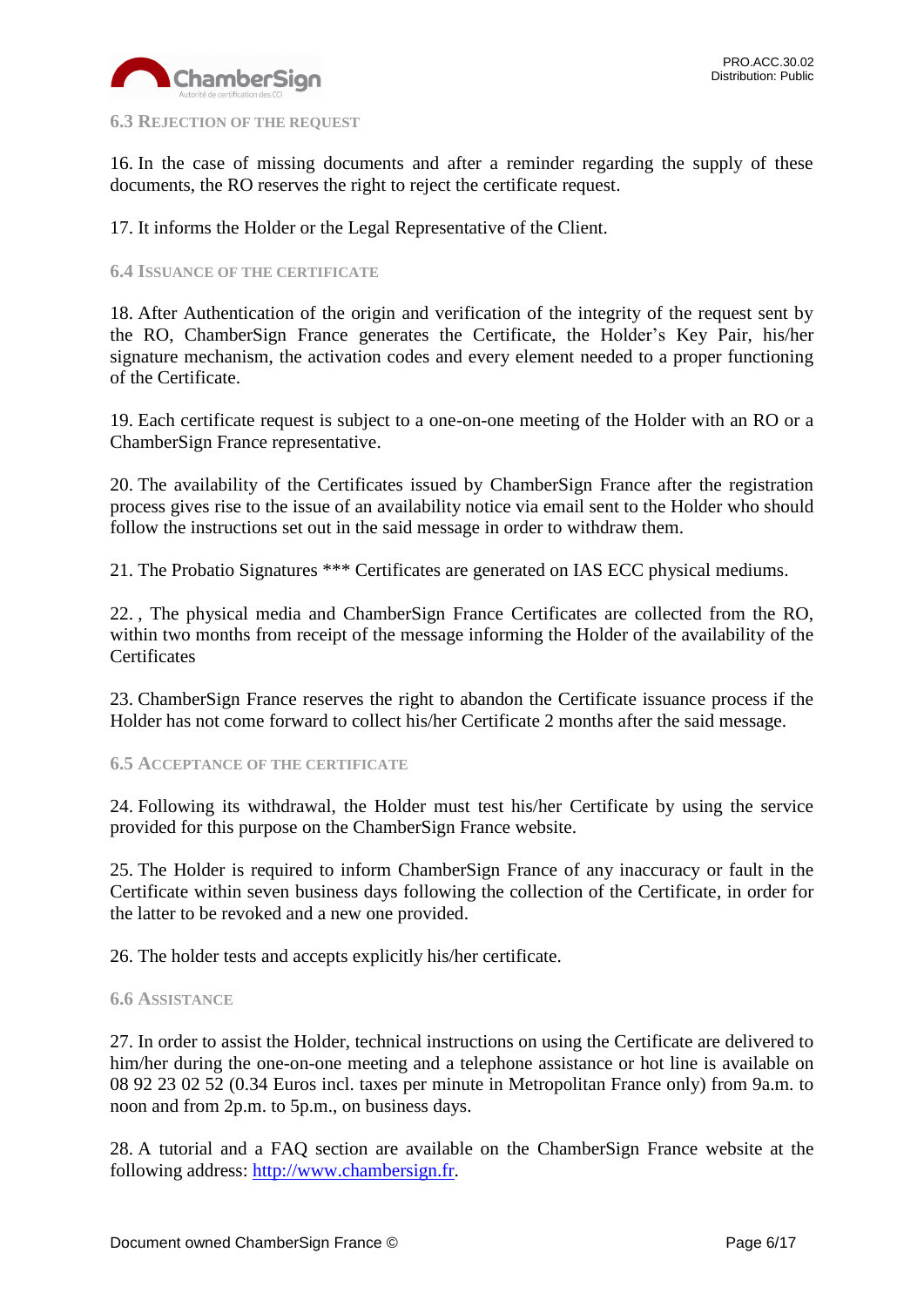

<span id="page-6-0"></span>**6.7 RENEWAL**

29. The Certificate cannot be renewed.

<span id="page-6-1"></span>**6.8 AMENDMENT OF THE CERTIFICATE**

30. The amendment of a Certificate corresponds to changes in information without changing the Public Key. **ChamberSign France does not make any amendment to a Certificate**.

31. In the case of a change in the information contained in the Certificate, the Certificate will be revoked and a new Certificate request must be made, in accordance with the terms and conditions set out in the GTU.

#### <span id="page-6-2"></span>**6.9 CERTIFICATE UNBLOCKING**

32. If the Certificate is blocked, notably consequently to a PIN code error, any unblocking shall be performed by ChamberSign France.

33. Any unblocking request shall be preceded by the necessary Java software installation on the Holder's computer.

34. Any unblocking attempt directly performed by the Holder or the Client, through the device driver, may cause a malfunction of the physical medium at the expense of the client.

<span id="page-6-3"></span>**7. CONDITIONS FOR USING CERTIFICATES AND RESTRICTIONS**

35. The use of the Holder's Private Key and of the Certificate must remain strictly limited to Authentication and electronic signature services.

36. The Certificates must not be used for personal purposes.

37. For signature purposes, ChamberSign France's liability may not be engaged for losses caused by the use of the qualified Certificates for transactions exceeding an amount of  $\epsilon$ 500 000, which corresponds to their use threshold

#### <span id="page-6-4"></span>**8. CERTIFICATE VERIFICATION PROCEDURE**

38. ChamberSign France undertakes to provide, 24h/24 a consultancy service on its [www.chambersign.fr](http://www.chambersign.fr/) website enabling to check the validity of the Certificates it has issued.

39. The information made available by ChamberSign to the Certificate User will enable the latter to check and validate the status of a Certificate and of all of the corresponding Certification chain.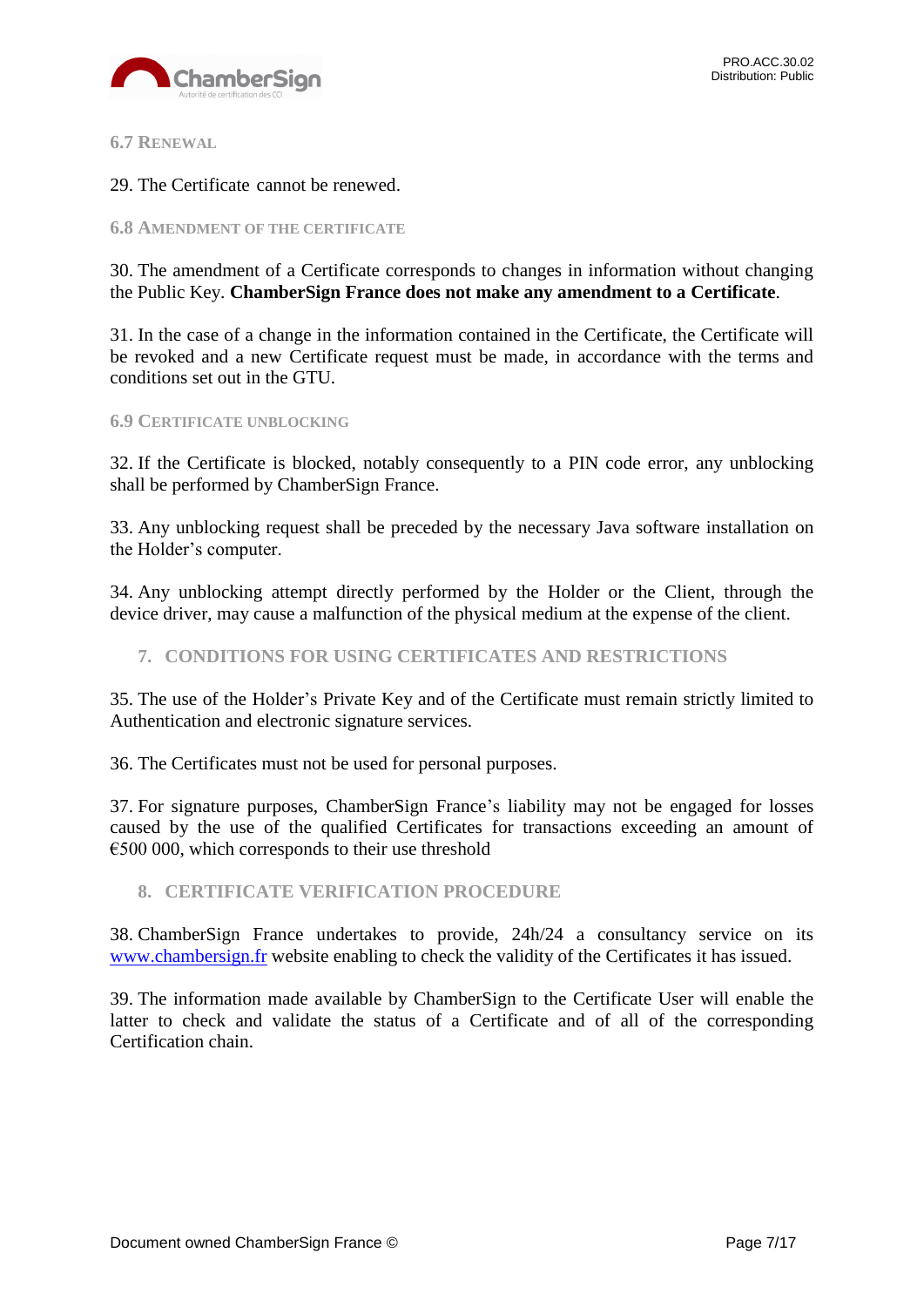

# <span id="page-7-0"></span>**9. REVOCATION OF THE CERTIFICATE**

40. A certificate may be revoked by ChamberSign for the following reasons:

- amendment in information contained in the Certificate;
- inaccurate information provided in the registration file;
- lack of payment of the price of the Certificate by the Client;
- possible or proved compromise of the Holder's Private Key;
- malfunction of the physical medium or its associated device driver;
- lack of respect by the Holder of the rules for using the Certificate;
- lack of respect by the Holder and/or the Client of ChamberSign France's CP obligations;
- performance of fraudulent operations;
- termination of the subscription;
- request for revocation of the Certificate by the Client;
- end of the Holder's office or employment with the Client, for whatever reason : death, resignation, etc;
- Theft or loss of the Certificate's physical medium;
- transfer of the Holder' business .

41. Request to revoke the Certificate may be made at any time by registered letter with confirmation of receipt sent to the RO, or online from the following website: [www.chambersign.fr.](http://www.chambersign.fr/)

42. The revocation request may be made by the following persons:

- the Legal Representative of the Client;
- the Holder;
- ChamberSign France.

43. In case of a theft or loss or the physical medium and when several Certificates are stored on the same medium by the Holder, the Holder's revocation request shall include all of these Certificates.

44. The revocation request shall undergo a verification procedure regarding the person making the request and their authority in relation to the Certificate.

45. The Holder receives confirmation of this revocation, by email.

46. The Holder acknowledges and accepts that he will bear all responsibility for any use of the Certificate after having become aware of the occurrence of any of the above-mentioned events, without prejudice to any legal action for liability that ChamberSign France reserves the right to instigate against the Holder.

#### <span id="page-7-1"></span>**10. CHAMBERSIGN'S OBLIGATIONS**

47. ChamberSign France allocates an OID to its CP which is included in the corresponding Certificates that it undertakes to have evolved in the case of evolution in its CP.

48. It undertakes to ensure the control by the RO of the identification of the Holder, and the Legal Representative wishing to obtain a signature Certificate.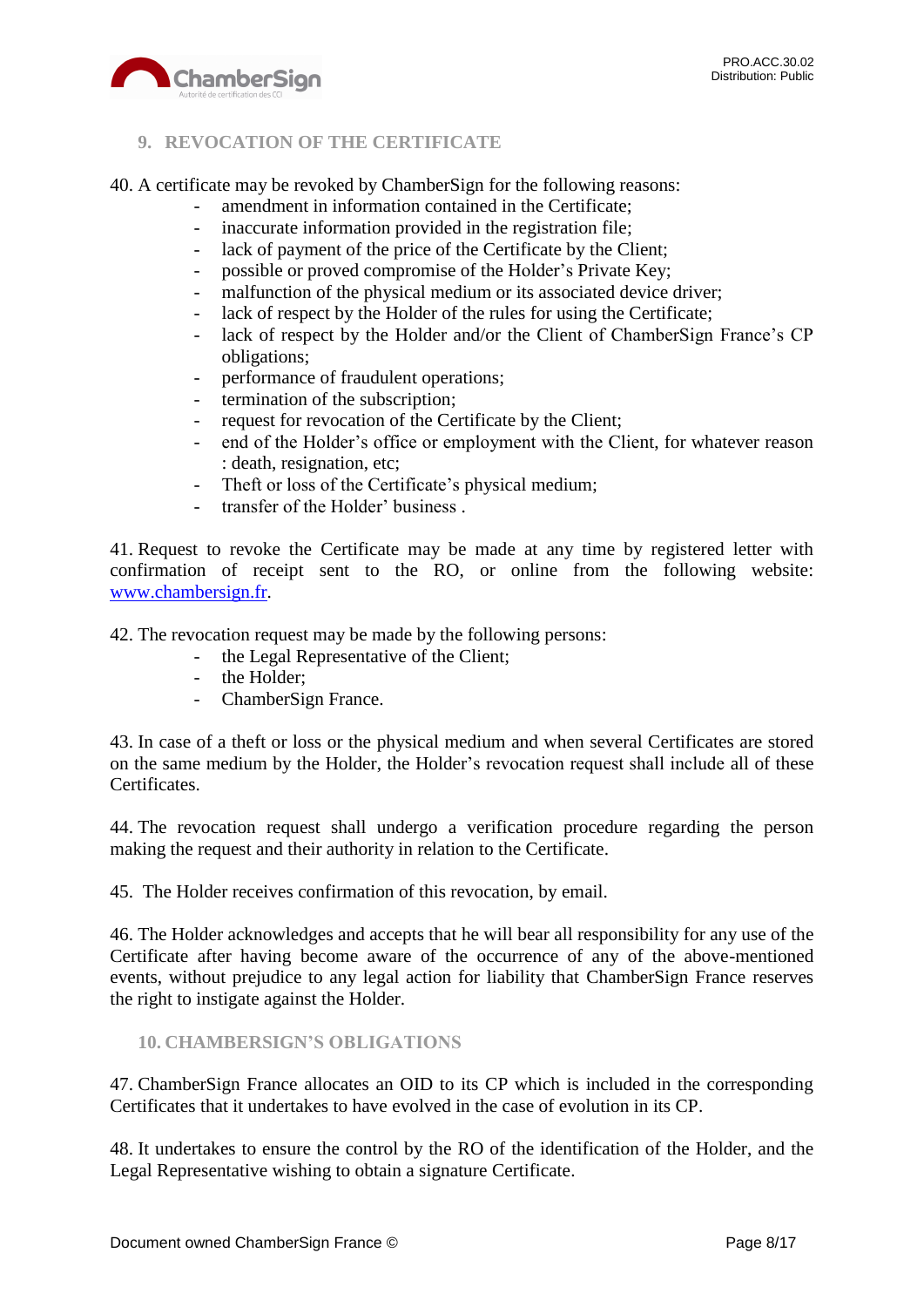49. ChamberSign France undertakes to perform the certification services in accordance with the terms and conditions and subject to the restrictions of these GTU.

50. ChamberSign France undertakes to show the Users of its Certificates, upon request, that it has issued a Certificate for a given Holder and that this Holder has accepted the Certificate.

51. It undertakes to endeavour to create and issue Certificates that contain information deemed as accurate.

52. For this, ChamberSign France undertakes to ensure that the Certificate application file is complete, and that the documents provided apparently comply.

53. It undertakes to ensure that the Certificate is delivered to the Holder within a period of 48 hours as from receipt of a full file by the RO.

54. It undertakes to establish, by issuing a Certificate, a link between the identity of a person and the information contained in the said Certificate.

55. Should the Client's Legal Representative use the services of an assignee, the RO undertakes to inspect the assignee's identity and to check the existence of an authorisation signed between the Client's Legal Representative and the assignee.

56. The assignee shall be responsible for the validity of the mandate granted by the Client or its Legal Representative and undertakes to give the RO a declaration to that effect.

57. ChamberSign France takes all reasonable steps to ensure that the Holders are aware of their rights and obligations regarding the use and management of the keys, the Certificates and the equipment and software used for the purpose of the KMI.

58. ChamberSign France takes all necessary measures in order to cover its liability related to its operations and/or activities and possesses the financial stability and resources required for working in compliance with the CP.

59. ChamberSign France has a general obligation of surveillance as regards the security and integrity of the Certificates issued by it or one of its components.

60. ChamberSign France undertakes to ensure the proper functioning of the Certificates that it issues.

# <span id="page-8-0"></span>**11. CLIENT'S OBLIGATIONS**

61. The Client and its Legal Representative undertake to respect the provisions of the GTU..

62. The Client and its Legal Representative are liable for managing the Certificates issued to their employees, assignees or agents in the scope of the subscription contract, and vouches that every Certificate Holder shall comply with the provisions of the GTU and that no fraud or failure will be committed. In this respect, the Client and its Legal Representative notably ensure that the Holder shall:

- Not make any personal use of the Certificates;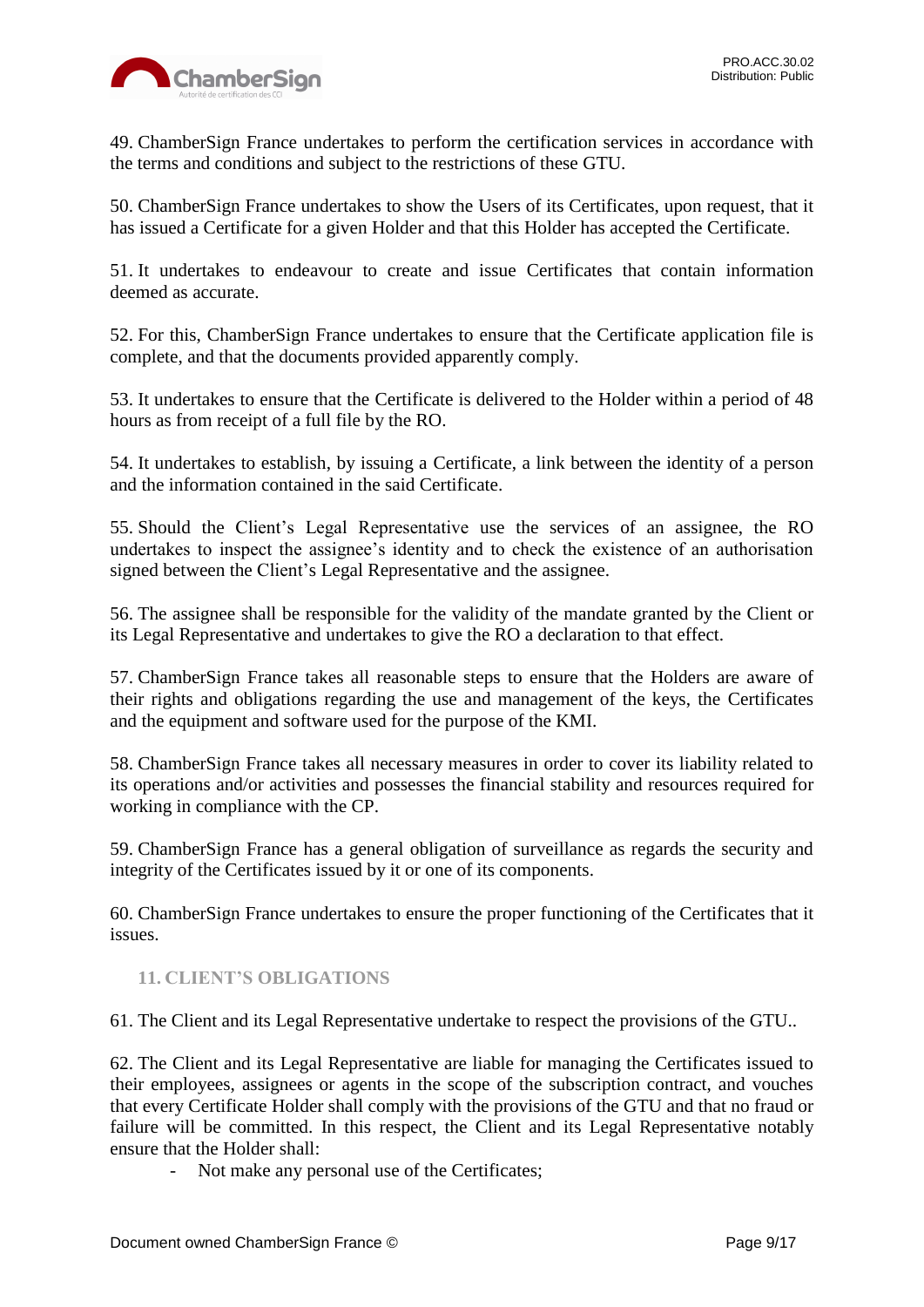

- Not communicate information relative to the creation or modification of the Certificate during the lifetime of the Certificate;
- Respect the revocation procedure as set forth in article 8;
- Keep secret and in a secure manner the confidential data and the Certificate physical medium.

63. The Client and its Legal Representative undertake to provide all useful, accurate and updated information for creating and managing the certificates.

64. The Client and its Legal Representative undertake to inform the related RO with any amendments regarding the information contained in the Certificate, by letter with the supporting documents required, within 30 days from their occurrence. Otherwise, ChamberSign France reserves the right, once the period has passed, to revoke the Certificate (or rescind the subscription).

65. The Client and its Legal Representative vouch for the accuracy of the information provided and the comprehensiveness of the supporting documents required for the registration of the Certificate.

66. The Client and its Legal Representative acknowledge and accept that the information provided in this respect is kept and used by ChamberSign France in order to manage the Certificates in accordance with the conditions stipulated by law and in particular those regarding the protection of personal data.

67. The Client and its Legal Representative acknowledge being informed of the installation condition of the ChamberSign France Certificates. In particular, the Certificate is the subject of a tutorial available on the ChamberSign France website.

68. The Client and its Legal Representative shall choose equipment and software providing the necessary security for the installation and protection of the Certificates and material support.

# <span id="page-9-0"></span>**12. HOLDER'S OBLIGATIONS**

69. The Holder commits to give any necessary, accurate and updated information for the creation and managing of Certificates for the duration of the contract.

70. The Holder vouches the accuracy of the given information and of the comprehensiveness of the supporting documents required for the registration of the Certificate.

71. He acknowledges and accepts that the information provided in this respect is kept and used by ChamberSign France in order to manage the Certificates in accordance with the conditions stipulated by law and in particular those regarding the protection of personal data.

72. The Holder informs ChamberSign France of any amendment regarding the information contained in his/her Certificate. In the case of a lack of prior information from the Holder to ChamberSign France, ChamberSign France's liability may not be engaged in case of discrepancies between the information and reality.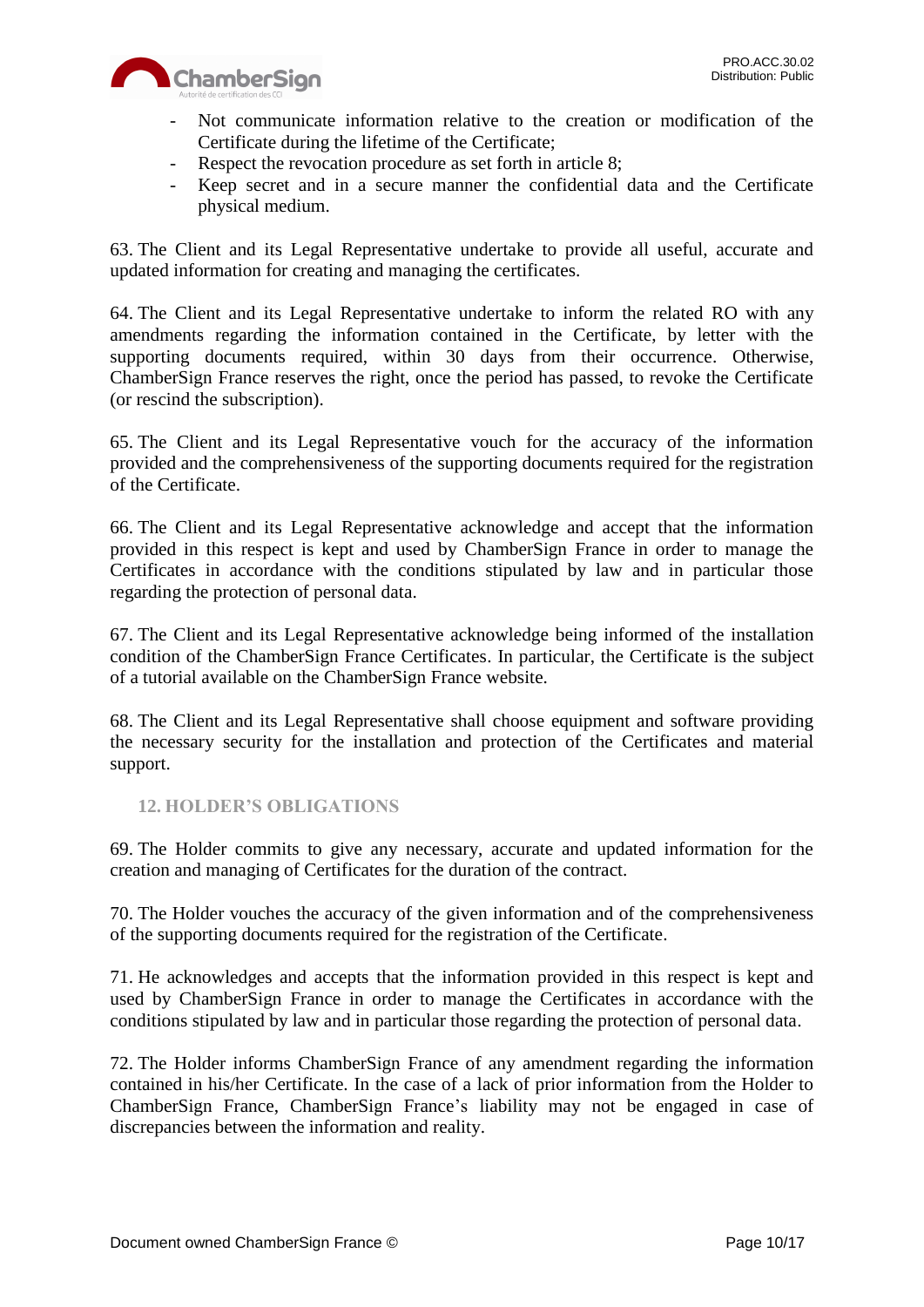

73. ChamberSign France reserves the possibility to perform random checks regarding the accuracy of the information contained in the Certificate.

74. The Holder commits to inform the related RO with any amendments regarding the information contained in the Certificate, by letter with the supporting documents required, within a period of 30 days as from their occurrence. Otherwise, ChamberSign France reserves the right, once the period has passed, to revoke the Certificate.

75. The Holder acknowledges that he/she has been informed of the conditions of installing the Certificates and of the tutorial available on the ChamberSign France website.

76. The Holder chooses equipment and software providing security in keeping with his/her needs for the installation and protection of the Certificates and physical media.

77. The Holder undertakes to respect the authorised uses of the Key Pairs and Certificates.

78. The Holder protects his/her Private Key by means that are adapted to his/her surroundings. He notably commits to not communicate his PIN code or his security questions' answers to a third party.

79. The Holder protects his/her activation data and, where appropriate, implements it.

80. The Holder protects the access to his/her Certificates base.

81. The Holder respects the conditions of using his/her Private Key and the corresponding Certificate.

82. The Holder must make, immediately, a revocation request of his/her Certificate in the case of compromise or suspected compromise of his/her private key (or the activation data).

83. The Holder undertakes not to deliver the Certificate attributed to him/her or the protection codes of this Certificate.

84. The Holder is informed that the personal identity information may be used as elements of authentication during the revocation request.

#### <span id="page-10-0"></span>**13. OBLIGATIONS OF CERTIFICATE USERS**

85. The Certificate Users undertake to respect these GTU.

86. The Certificate Users check and respect the purpose for which a Certificate has been issued.

87. The Certificate Users check that the Certificate issued by ChamberSign France is referenced at the security level and for the level of trust required by the application.

88. When the Holder is not the Legal Representative of the entity, the Certificate User is responsible for checking that the Holder, on the date of signature, has the necessary powers for binding the Entity for the deed in question.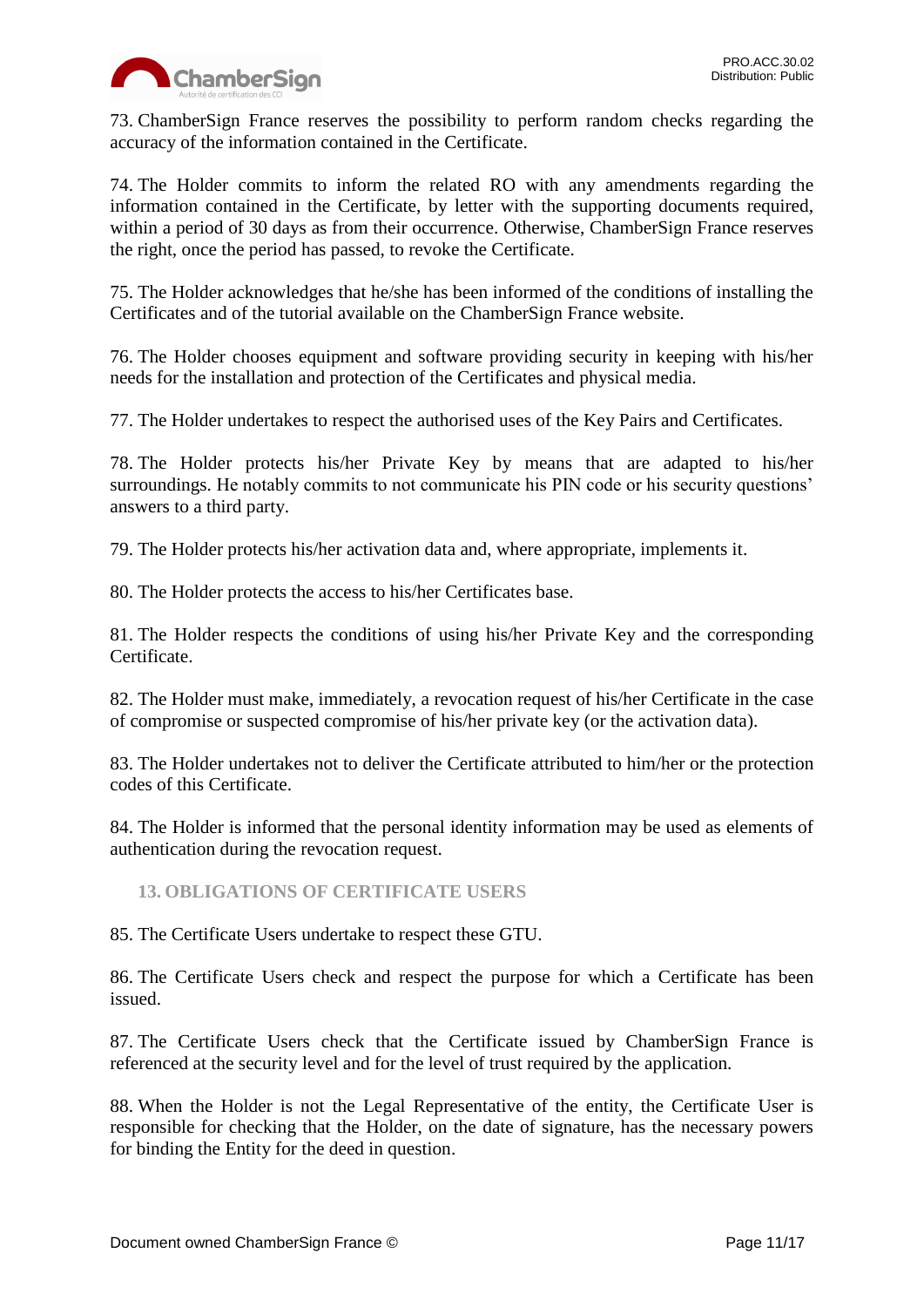

89. For each of the Certificates of the certification chain, from the Holder's Certificate to the root certification authority, the Certificate Users check the status of the Certificate and in particular the digital signature of ChamberSign France, issuer of the Certificate in question, and inspect the validity of this Certificate.

90. The Certificate Users check and respect the obligations of the Certificate Users set forth in the applicable CP.

# <span id="page-11-0"></span>**14. PRICE AND PAYMENT**

#### <span id="page-11-1"></span>**14.1 PRICE**

91. The price of the Certificates is assessed in accordance with the pricing conditions issued by ChamberSign France.

- 92. The following settlement means are accepted:
	- Cash card;
	- Bank transfer;
	- Order for payment;
	- Cheque.

93. No discount is granted in the case of early settlement.

- 94. ChamberSign France reserves will invoice bank fees to the Holder should the latter issue a bad cheque, along with any costs incurred due to a payment error by the Holder, or in case of a double payment
- 95. The price of the Certificate is settled upon receipt of the invoice which corresponds to the downloading of the certification or to the anniversary date, if the payment is made in instalments.
- 96. As an exception to the above, the Client may request, on its Certificate request, to benefit from a payment by yearly instalment. In this case, the annual subscription fee is due at the Certificate anniversary date, as set forth in the subscription invoices, unless the Certificate has been revoked by the Client or the Holder before this date.
- 97. The Client acknowledges that the price of the Certificate is fully owed notwithstanding the Certificate early revocation, for whatever cause and even when the payment is made in instalments. The Client may consequently be obligated by way of court proceedings or by a judicial officer (bailiff) to pay any remaining amount.
- 98. Payments are due on their due date even if the invoices issued by ChamberSign France do not mention a purchase order number or any other specific mention requested by the Client.
- 99. In the case of lack of settlement within the required period, an indemnity shall be owed, in accordance with article L 441-6 of the Code de Commerce, calculated on the basis of the interest rate applied by the European Central Bank to its most recent refinancing operation, increased by 10 percentage points, as well as a fixed indemnity for recovery costs of 40 $\epsilon$ .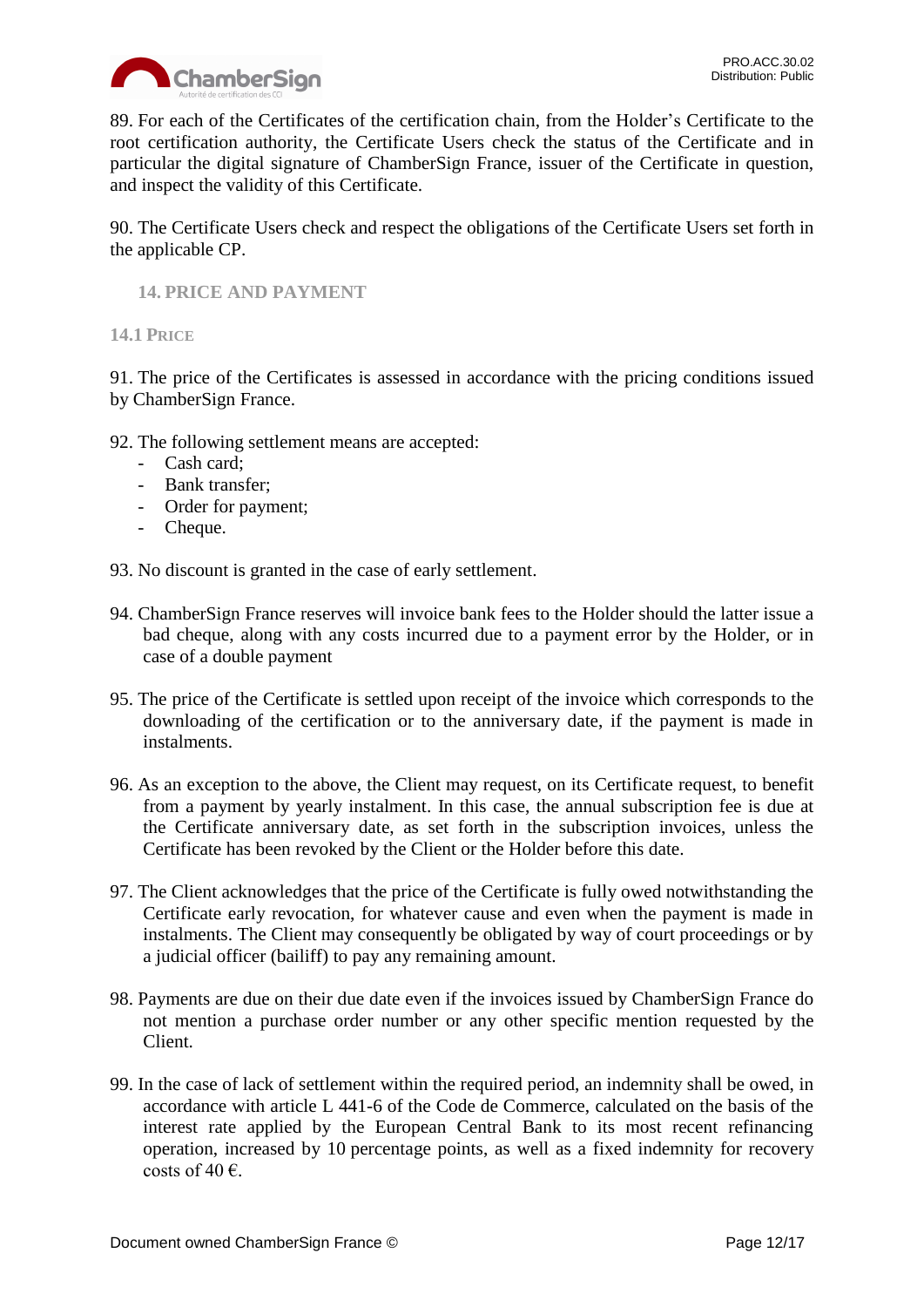

- 100.These penalties will be applicable as from the day following the date stipulated for the settlement of the invoice and shall be payable without any reminder being required.
- 101.In the case of lack of settlement, the Certificate will be rightfully revoked without entitling any party to compensation or replacements.

#### <span id="page-12-0"></span>**13.2 INVOICING**

- 102.Original invoices are issued by ChamberSign France under electronic form and sent by email to the Holder or to any email address indicated to this purpose by the Holder during the Certificate request. The Holder and the Client commits to inform ChamberSign France of any email address modification.
- 103.No request to obtain a "paper" invoice will be honoured.
- 104.An invoice is issued for each individual Certificate, even when the Client has several Certificates. The issuance of a global invoice on the Client request will generate an extra cost of 40  $\epsilon$  exclusive of taxes plus 5  $\epsilon$  exclusive of taxes per Certificate (cancellation cost per each invoice)
- 105.The Client's registered name and address indicated on the Certificate request will be used to issue invoices. No changes to this information may be made on the invoices or on the Certicate. In the case of a change of the information in the Certificate, the Certificate will have to be revoked and a new Certificate request done, under the GTU conditions.

<span id="page-12-1"></span>**15. LIABILITY**

- 106.ChamberSign France is liable for the compliance of its Certification Policy with the requirements issued by the Standard-CP.
- 107.ChamberSign France bears the cost of any damaging consequences as a result of failure by it or one of its components to respect its Certification Policy.
- 108.ChamberSign France acknowledges that its liability is incurred in the case of fault or negligence, by itself or one of its components, of any kind and seriousness whatsoever, which may lead to Holders' personal data being read, altered or misused for fraudulent purposes, whether this data is contained or in transit in the ChamberSign France Certificate management applications.
- 109.It is responsible for maintaining the level of security of the technical infrastructure that it uses for providing its services.
- 110.ChamberSign France may not be held liable for the prejudice caused by a use of the Certificate that exceeds the limits of the authorised use.
- 111.ChamberSign France's liability may not be incurred in the case of inaccurate information due to false declarations, false documents or the absence of information on amendments occurring in the situation of the Client, the Holder, or the Legal Representative upon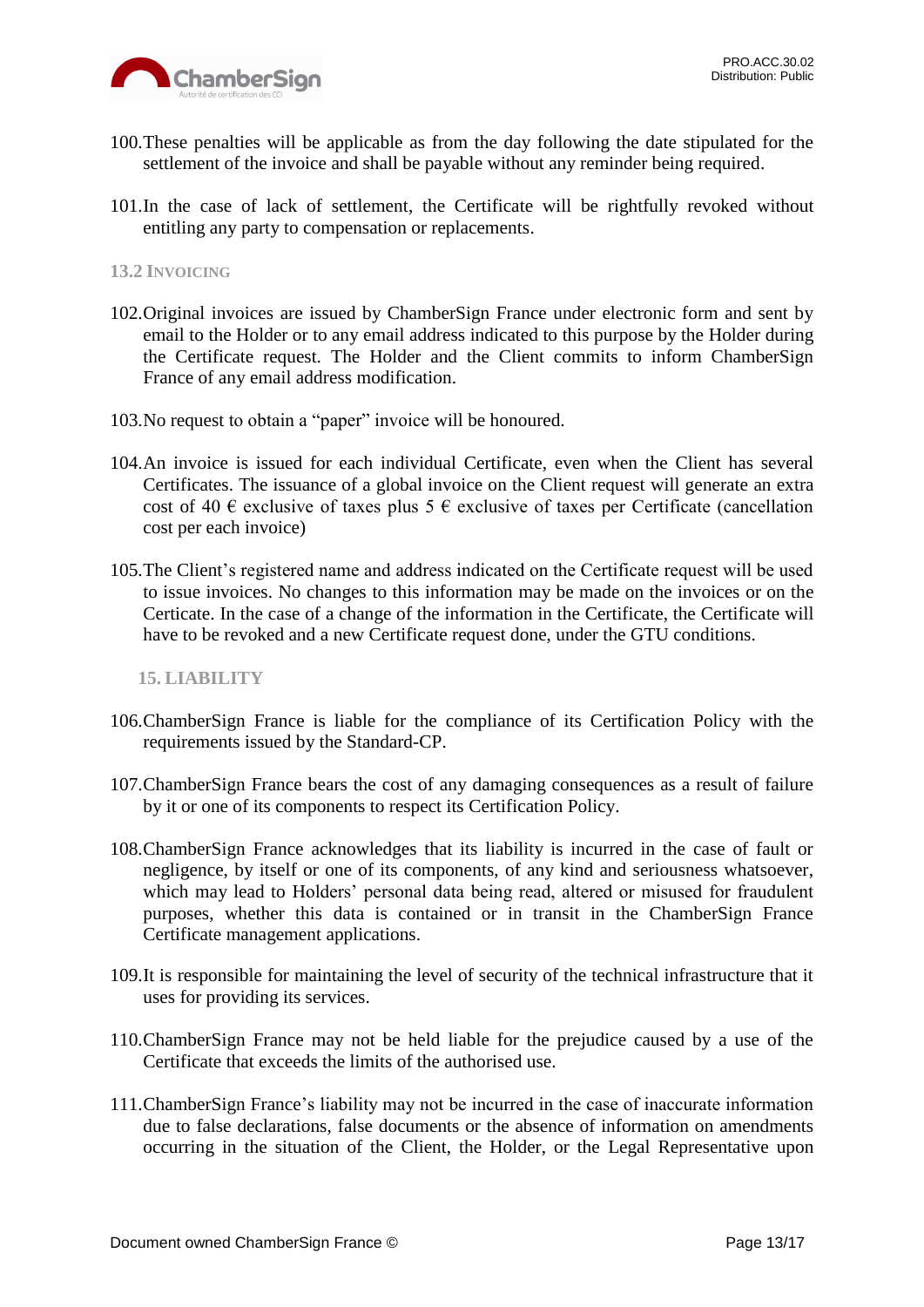

creating the Certificate or during its validity period, whether such false declaration, false document or omission is intentional or not.

- 112.ChamberSign France does not make any commitment, or take on any liability as regards the consequences of delays in transmission, alteration, errors or losses of any electronic message, letter or document signed.
- 113.ChamberSign France may not be held liable for any content of the messages signed using its Certificates, the Client and the Holder being exclusively responsible to third party for the content of such messages.
- 114.Without prejudice to the article entitled "Insurance", ChamberSign France may not, under any circumstances, be held liable for any consequential damage such as, for example, any financial or commercial prejudice, or loss of profits or business, caused by or resulting from the subscription or related to the use of the Certificates issued by ChamberSign France.
- 115.It does not take on any commitment or liability regarding the use of a Certificate that does not comply with these GTU, in particular as regards the inspection procedures on the validity of the Certificate during a transaction.
- 116.Furthermore, ChamberSign France may not be held liable for phenomena related to the normal wear and tear of computing media, and in particular the deterioration of the information held on the said media due to the influence of magnetic fields.
- 117.ChamberSign France may not be held liable for damage related in particular to an interruption or fault in the services and applications of the Certificate User.
- 118.If the Legal Representative has acquired one or several physical media, ChamberSign France is only responsible for their physical issue.
- 119.As a result of the constant evolution of the technology and applicable framework security standards, in the case of a fault of the physical medium or its related device driver, the Client will have to make a revocation request.
- 120.ChamberSign France may not be held liable for the use of the Private Key of the Holder, who has personal liability for it. Any damage related to the Compromise of the Private Key is borne by the Legal Representative.
- 121.ChamberSign France may not be held liable for any illegal use of the Certificate when the Client, Legal Representative, or Holder have not made a revocation request in accordance with these GTU.

<span id="page-13-0"></span>**16. INSURANCE**

122.ChamberSign France has taken out an insurance policy through Gras Savoye, insurance broker, covering the consequences of its professional civil third-party liability, for all physical, material and consequential damage resulting from its activity.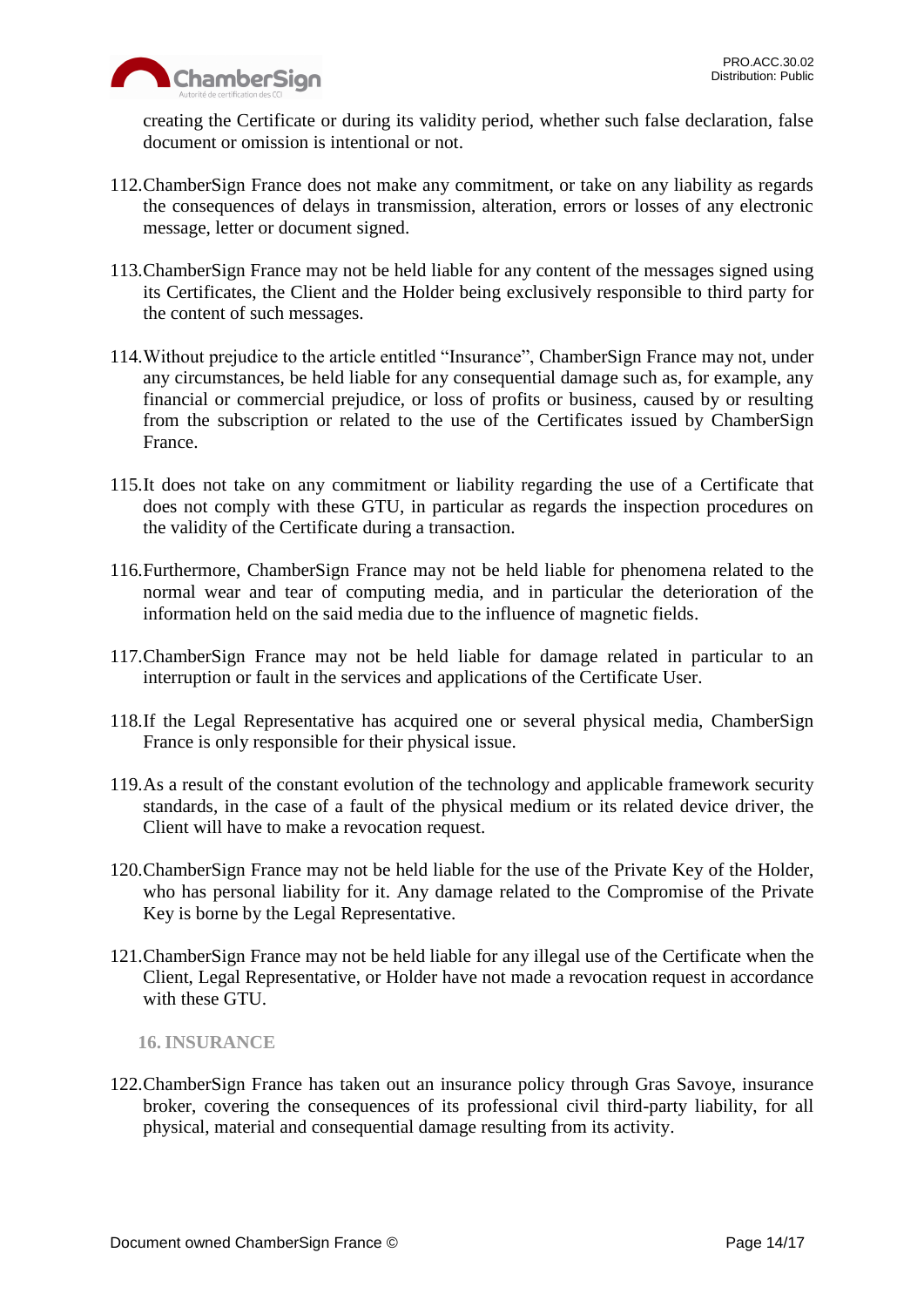

123.According to the terms of the insurance policy taken out by ChamberSign France, and in the limits and conditions stipulated in this policy, the Holder may benefit from the replacement of a lost or stolen Certificate.

<span id="page-14-0"></span>**17. CONFIDENTIALITY**

124.All information and all data provided by the parties, in writing or verbally shall be considered as confidential.

125.The parties undertake to:

- treat the confidential information with the same level of protection as they apply to their own confidential information of the same importance;
- keep the information confidential and ensure that it is not revealed or likely to be revealed either directly or indirectly to any third party;
- avoid the confidential information being either copied, reproduced, duplicated, in part or in whole, when such copies, reproductions or duplications are not directly related to the performance of these general terms.

# <span id="page-14-1"></span>**18. INTELLECTUAL PROPERTY**

- 126.The parties declare and guarantee that they have free disposal of the trademarks, names, corporate names and other distinctive signs to be used in relation to these general terms.
- 127.With the exception of the use of the Certificates as stated in the GTU, the Client and the Holder shall not present or use trademarks, logos, files or any other intellectual property rights belonging to ChamberSign France without its prior, explicit and written authorization.

<span id="page-14-2"></span>**19. PERSONAL DATA**

- 128.The personal data collated by ChamberSign France for the purpose of issuing and keeping the Certificates will only be processed for the purpose for which they have been collated.
- 129.ChamberSign France represents and warrants that the collection of personal data in relation to these general terms and the processing for which it is responsible is performed in accordance with the terms of law no. 78-17 of  $6<sup>th</sup>$  January 1978 regarding IT, files and freedom.
- 130.In particular, ChamberSign France deals personally with the observation in relation to the persons involved in the collation and processing of personal data of the information specified in article 32 of the law of  $6<sup>th</sup>$  January 1978.
- 131.ChamberSign France ensures the confidentiality and security of the data collated in relation to these general terms.
- 132.However, this data may be provided to the technical operator of ChamberSign France, which respects the same confidentiality policy as ChamberSign France.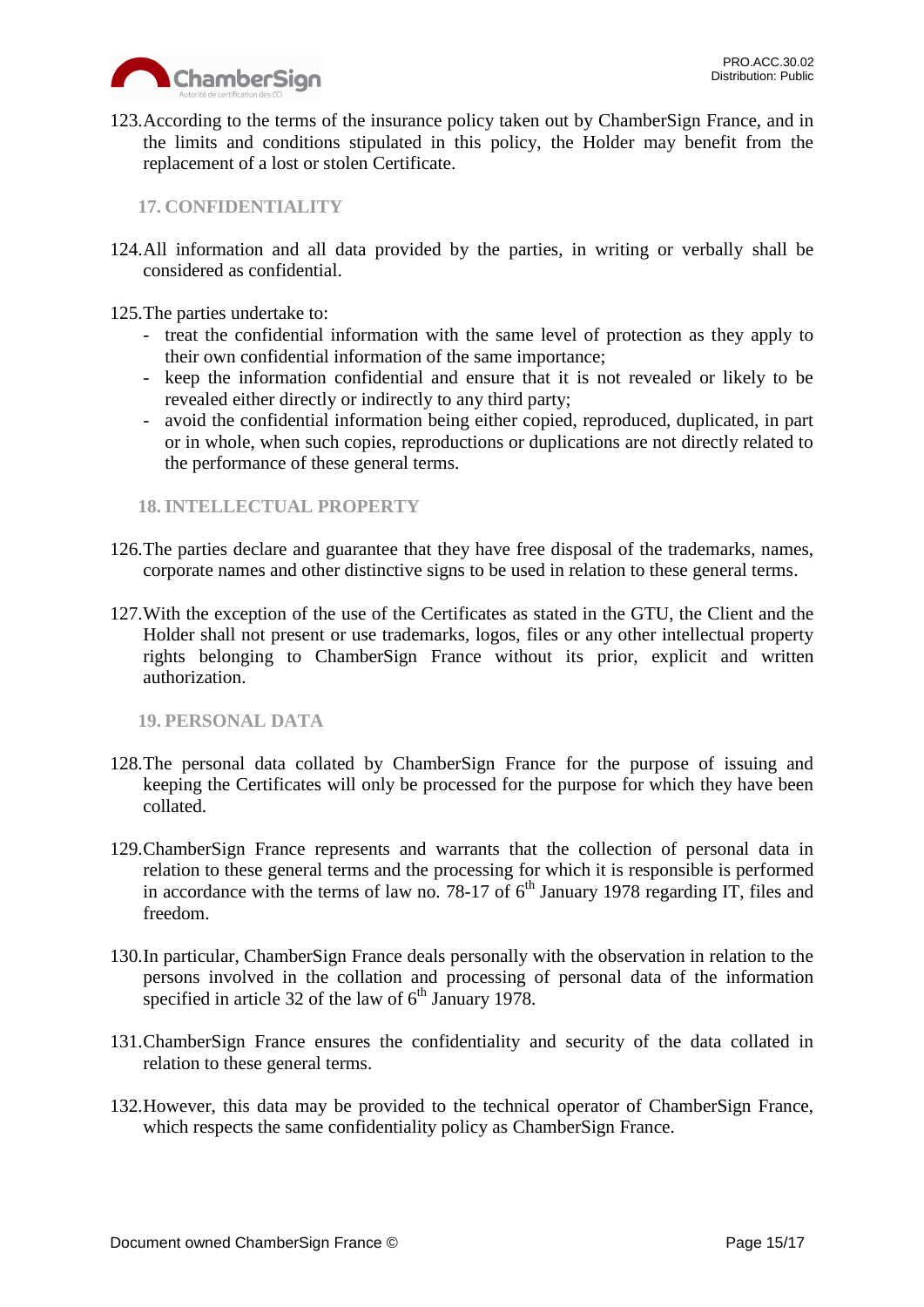

133.The Legal Representative and the Holder may write to ChamberSign France, at the following address: ChamberSign France - 46 avenue de la Grande Armée - 75858 PARIS Cedex 17, in order to use their rights to access, question, oppose for legitimate grounds, and rectify the information about them and being processed by ChamberSign France, in accordance with the conditions set out by the law of  $6<sup>th</sup>$  January 1978.

<span id="page-15-0"></span>**20. TERMINATION OF THE SUBSCRIPTION**

- 134.The Client may terminate the subscription at any time, without reason.
- 135.In this case, the latter may not claim the reimbursement of the amounts already paid in relation to the subscription for ChamberSign France's Certification service.
- 136.ChamberSign France may terminate the subscription in advance if the Legal Representative or the Holder does not respect the contractual obligations incumbent upon them, after formal notice remaining unanswered after 30 days.
- 137.The subscription is terminated automatically:
	- in the case of expiry of all of the Certificates;
	- in the case of revocation of the Certificates;
	- in the case of lack of payment of the price of the subscription.
- 138.If, after revocation, ChamberSign France receives a new certificate request from the same person, a new file shall be created and the GTU should be signed again.
- 139.In the case of termination occurring before the end of the validity period related to the Certificate, for reasons not attributable to ChamberSign France, the price paid by the Client shall remain acquired by ChamberSign France.

<span id="page-15-1"></span>**21. CONSERVATION**

- 140.ChamberSign France shall keep the documents regarding the proof of the Holders' identification inspection for the periods stipulated in the Certification Policy.
- 141.The logbooks shall be kept on site for a period of 30 days. After being generated, they shall be archived and kept for five years.
- 142.The registration files are archived for a period of 11 years from the Certification issuance. If the Client requests a copy of the registration file, the related cost shall be charged to the Client.
- 143.The Certificates and the CRLs are archived for a period of 5 years.
- 144.If the Client wishes the registration file, the Certificates or the CRLs to be archived for a longer period, he shall do it on its own and bear the relevant costs.

<span id="page-15-2"></span>**22. NULLITY**

145.Should one or several clauses of these GTU be deemed as null and void or declared as such by a law, regulation or further to a final ruling from a jurisdiction, the other clauses